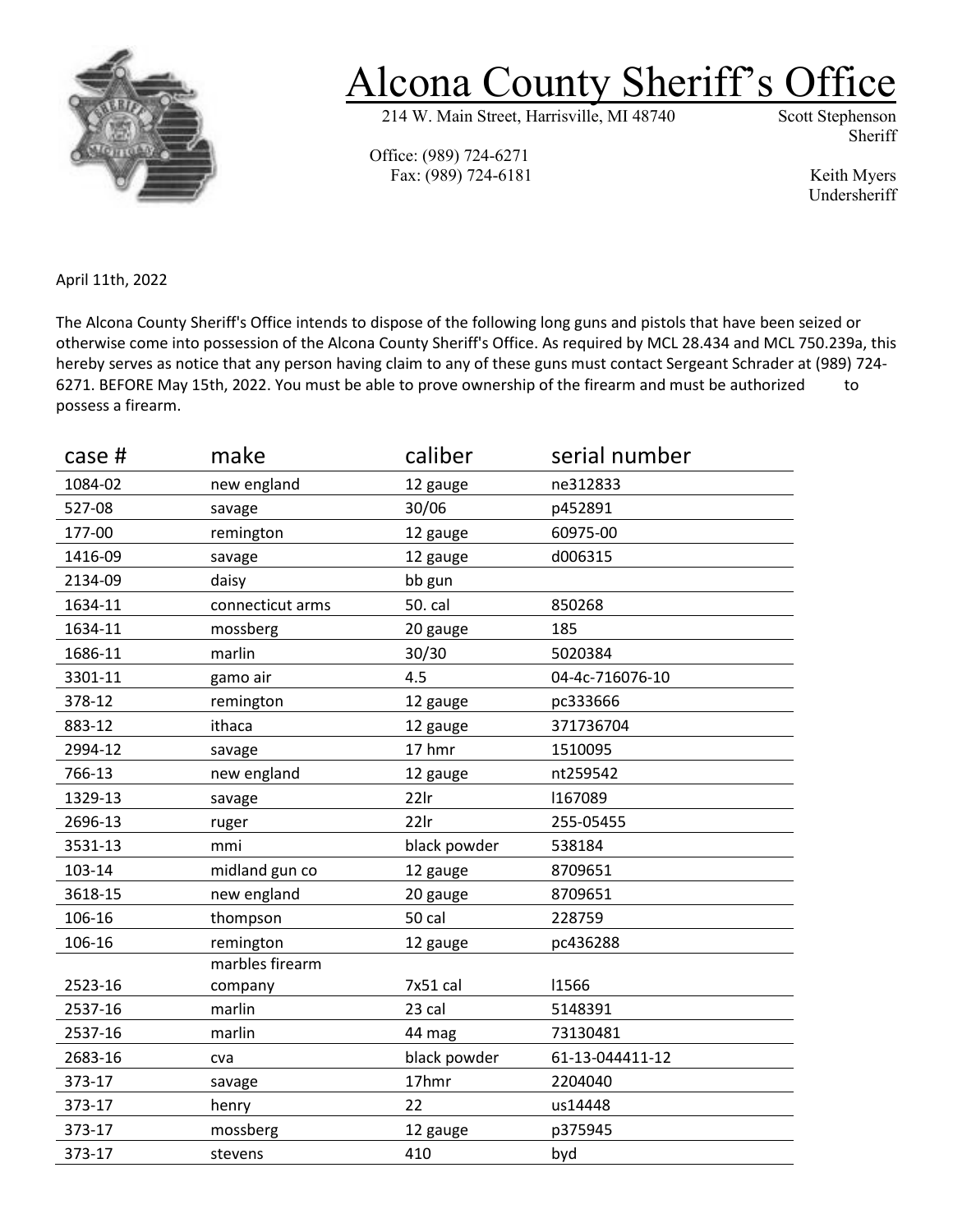

## Alcona County Sheriff's Office

Office: (989) 724-6271 Fax: (989) 724-6181 Sheriff

Keith Myers Undersheriff

| 373-17  | mossberg ducks   | 12 gauge  | po28700            |
|---------|------------------|-----------|--------------------|
| 373-17  | browning over/un | 12 gauge  | 23489n2753         |
| 3071-17 | ksa              | 22 Ir     | 476695             |
| 3247-17 | knight           | 50 cal.   | 338811             |
| 550-18  | hi point         | 9 mm      | e67737             |
| 550-18  | new england      | 12 gauge  | 364645             |
| 550-18  | new england      | 20 gauge  | 421028             |
| 550-18  | ruger            | 22        | 23711477           |
| 550-18  | sears            | 20 gauge  | q70250             |
| 550-18  | mossberg         | 12 gauge  | t881179            |
| 550-18  | marlin           | 30/30     | 71142655           |
| 961-18  | new england      | 20 gauge  | nm254990           |
| 1013-18 | us auto weapons  | 5.56      | usa58-02232        |
| 6448-10 | crossmen         | pellet    |                    |
| 1064-18 | glenfield        | $22$ lr   | 21555959           |
| 1365-18 | h&r              | 12 gauge  | 173308             |
| 2040-18 | h&r              | 223       | hv2243071          |
| 2040-18 | new england      | 12 gauge  | nd208010           |
| 2962-18 | winchester       | 12 gauge  | 12144514           |
| 2277-19 | marcheno         | 50 cal    | 266298             |
| 2277-19 | cva              | 50 cal    | 61-13-000451       |
| 2558-19 | h&r              | 12 gauge  | ba564444           |
| 359-20  | lefever          | 20 gauge  | 110023             |
| 660-20  | ak style         | 7.62x39   | a-182097/ a-164907 |
| 743-20  | savage           | $22$ lr   | 7147               |
| 1279-20 | savage           | $22$ lr   | 2094577            |
| 1778-20 | remington        | 243       | m71850636          |
| 2016-20 | magtech          | 12 gauge  | 83130              |
| 2055-20 | remington        | 30-06     | a8011507           |
| 939-21  | american gun     | 12 gauge  | 62245              |
| 939-21  | berika           | 12 gauge  | b185l1032          |
| 1430-21 | mossberg         | 410 gauge | 1270854            |
| 2155-21 | glenfield        | $22$ lr   | 27325228           |
| 2155-21 | taiy juki        | 20 gauge  | 1209               |
| 2599-21 | daisy            | bb gun    |                    |
| 2966-21 | altobelli        | 12 gauge  | 17-30135           |
| 2443-15 | ruger            | 9         | 32280893f          |
| 3366-15 | heritage arms    | 22        | hr65146            |
| 106-16  | maverick         | 380       | bop2451            |